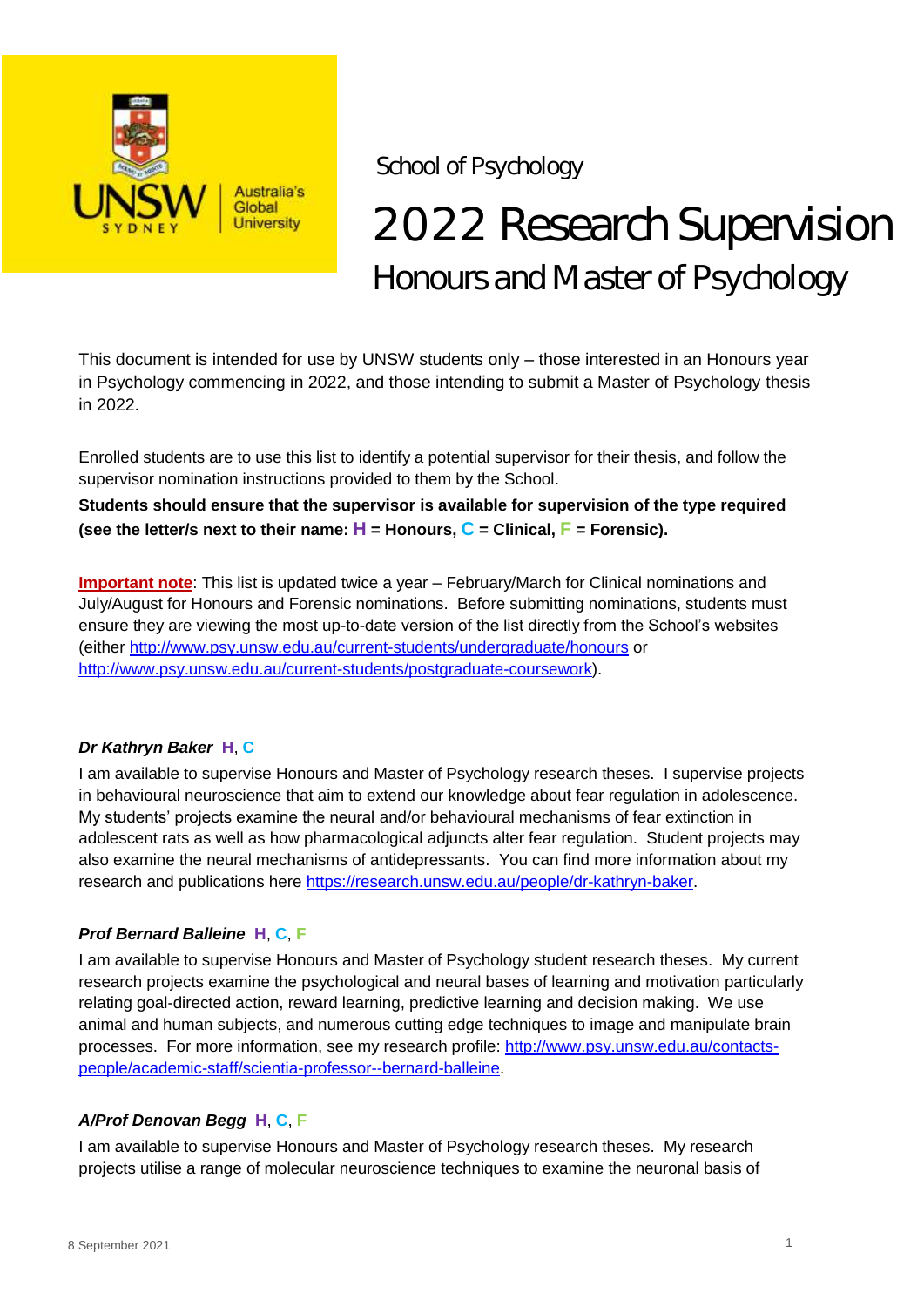motivated behaviours such as food and fluid intake. For more information, see my research profile [http://www.psy.unsw.edu.au/contacts-people/academic-staff/dr-denovan-begg.](http://www.psy.unsw.edu.au/contacts-people/academic-staff/dr-denovan-begg)

# *Dr Jay Bertran-Gonzalez* **H**, **C**, **F**

I am available to supervise Honours and Master of Psychology students. My students' research projects aim to explore the neural signatures left by defined forms of learning in critical neural circuits as animals acquire and mature new behaviours. For this, we use mouse models of instrumental action and we take advantage of modern transgenic and microscopy technologies that allow visualisation of circuit activity in the brains of trained animals. You can find more information about my research here: [https://www.neuromodulab.org/research/.](https://www.neuromodulab.org/research/)

# *Scientia Professor Richard Bryant* **H**, **C**

Posttraumatic stress disorder; cognitive processes in anxiety; memory for trauma; the role of social attachments on stress responses [http://www.psy.unsw.edu.au/contacts-people/academic](http://www.psy.unsw.edu.au/contacts-people/academic-staff/scientia-professor-richard-bryant)[staff/scientia-professor-richard-bryant.](http://www.psy.unsw.edu.au/contacts-people/academic-staff/scientia-professor-richard-bryant)

# *Dr Kelly Clemens* **H**, **F**

I am available to supervise Honours and Master of Psychology (Forensic) research theses. My research focuses on behavioural neuroscience and behavioural epigenetics. I am particularly interested in the changes in the brain that occur as drugs of abuse come to control behaviour, and what pharmacological or behavioural interventions could be used to reverse this process. You can find more information about my publications here [http://www.psy.unsw.edu.au/contacts](http://www.psy.unsw.edu.au/contacts-people/academic-staff/dr-kelly-clemens)[people/academic-staff/dr-kelly-clemens.](http://www.psy.unsw.edu.au/contacts-people/academic-staff/dr-kelly-clemens)

# *Prof Colin Clifford* **H**, **C**, **F**

I am available to supervise Honours and Master of Psychology research theses. The primary focus of my laboratory is vision. I am particularly interested in aspects of face and gaze perception, visual feature binding, and the role of spatial and temporal context in perception. Please see my research profile for more information: [http://www.psy.unsw.edu.au/contacts-people/academic-staff/professor](http://www.psy.unsw.edu.au/contacts-people/academic-staff/professor-colin-clifford)[colin-clifford.](http://www.psy.unsw.edu.au/contacts-people/academic-staff/professor-colin-clifford)

# *Dr Lucette A. Cysique* **H**, **C**

I am available to supervise Honours and Master of Psychology (Clinical) students. My research focuses on the cognitive, brain and immune ageing processes in people with HIV infection and COVID-19. Both this population are well represented internationally, so I also work on developing tools for valid cross-cultural neuropsychological assessments. Please find more details at: [https://research.unsw.edu.au/people/dr-lucette-cysique.](https://research.unsw.edu.au/people/dr-lucette-cysique)

# *Prof Tom Denson* **H**, **C**, **F**

I am available to supervise Honours and Master of Psychology (Forensic or Clinical) research theses. The students in my laboratory primarily conduct research on anger and aggression. This work includes aggression between strangers, intimate partner violence, sexual aggression, alcohol-related aggression, attentional biases with eye-tracking, aggression in women, anger regulation and how to reduce aggression. Ideally students conduct a laboratory-based experiment. However, depending on COVID, there will be alternative options: online experiments; conducting a focussed meta-analysis on an aggression-related topic; or using data from national and international data sets to examine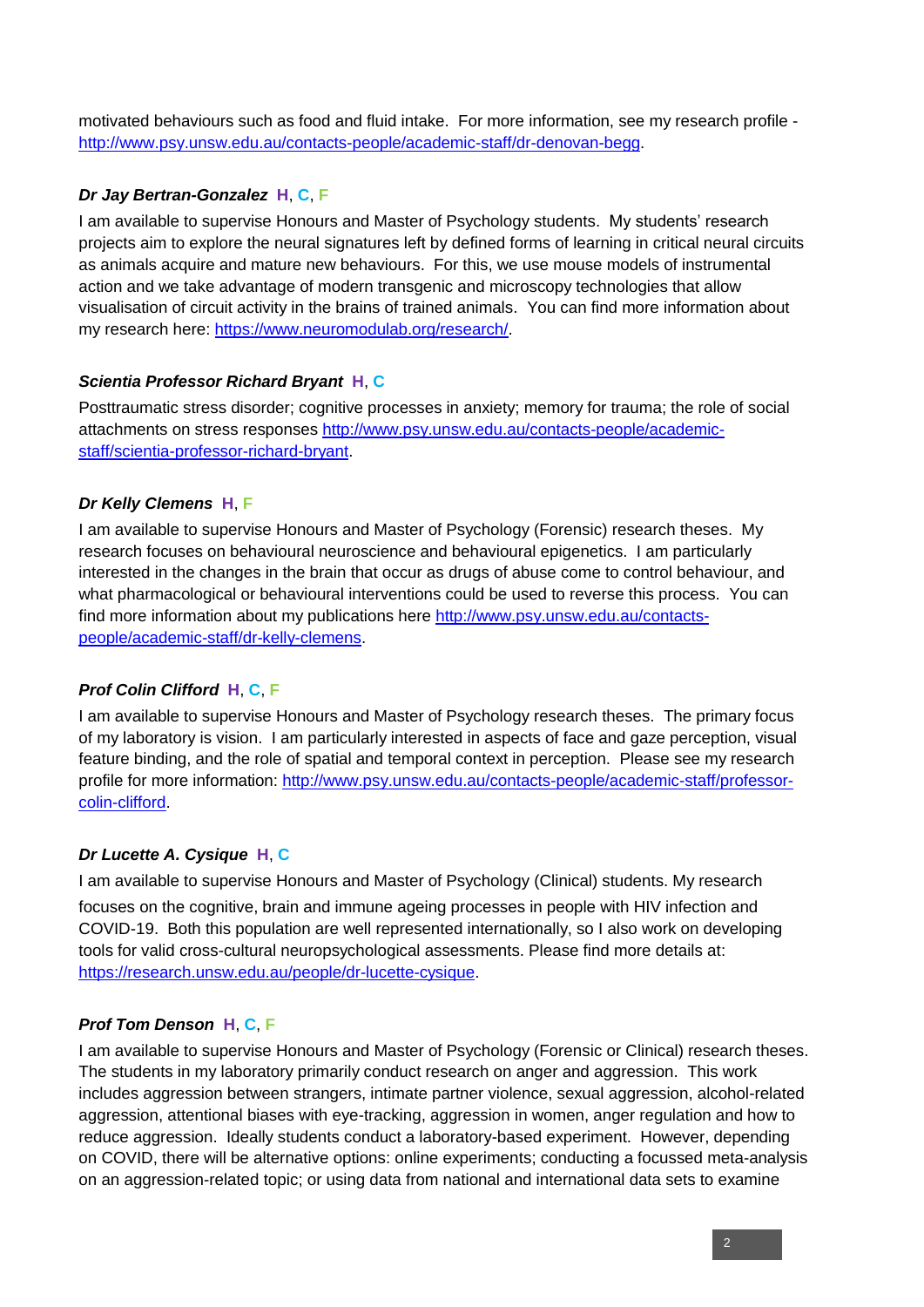alcohol-related aggression. You can find more information here including a link to my full publication list: [http://www.psy.unsw.edu.au/contacts-people/academicstaff/associate-professor-tom-denson.](http://www.psy.unsw.edu.au/contacts-people/academicstaff/associate-professor-tom-denson)

# *Dr Saoirse Connor Desai* **H**

I am available to supervise Honours research theses. My research focuses on higher-order cognitive processes such as those involved in human reasoning and judgment. I am particularly interested in examining the underlying cognitive processes involved in reasoning and judgment tasks that have real-world applications, for example, evaluating scientific claims or legal evidence. My research involves running experiments using a variety of judgment and reasoning paradigms. Current project topics include: How do people assess consensus amongst a set of claims (e.g. consensus amongst scientists)? How do people evaluate their understanding of complex mechanisms (e.g. involved climate change or disease transmission)?

# *A/Prof Chris Donkin* **H**

I am available to supervise Honours research theses. I supervise projects that aim to improve our understanding of a range of aspects of human cognition, including short- and long-term memory, categorisation, simple and complex decision-making. You can find more information about my publications here [http://www2.psy.unsw.edu.au/users/cdonkin/.](http://www2.psy.unsw.edu.au/users/cdonkin/)

# *Dr Kate Faasse* **H**

I am available to supervise Honours students. My students' projects involve using experimental paradigms to enhance our understanding of placebo and nocebo effects, for example the role of social information, branding, and other treatment context factors, and how placebos can still be effective when they are given without deception (open-label placebo effects). You can find more information on my research profile: [http://www.psy.unsw.edu.au/contacts-people/academic-staff/dr](http://www.psy.unsw.edu.au/contacts-people/academic-staff/dr-kate-faasse)[kate-faasse.](http://www.psy.unsw.edu.au/contacts-people/academic-staff/dr-kate-faasse)

# *Dr Justine Fam* **H**

I am available to supervise Honours research theses. My research is in behavioural neuroscience and my projects investigate the brain circuitry that support learning and memory. To do this, I use animal models in a wide range of experimental protocols. Some projects assess the involvement of specific neurotransmitters in processing environmental cues and how that may interact with fear and/or reward learning. Other projects aim to identify how a poor diet can affect learning and motivation. For more information, please see: [https://www.psy.unsw.edu.au/contacts](https://www.psy.unsw.edu.au/contacts-people/research-staff/dr-justine-fam)[people/research-staff/dr-justine-fam.](https://www.psy.unsw.edu.au/contacts-people/research-staff/dr-justine-fam)

# *Dr Jasmine Fardouly* **H**

I am available to supervise Honours research theses. My research focuses on social influences on body image and eating disorder symptoms, particularly the impact of social media. I am interested in both positive and negative influences on body image and any stigma experienced as a result of one's physical appearance.

# *Dr Justine Gatt* **C**

I am available to supervise Master of Psychology (Clinical) research theses. I am interested in topics relating to mental wellbeing and resilience to trauma and stress, as well as preventative programs that aim to boost wellness including group programs, internet-based interventions and e-health app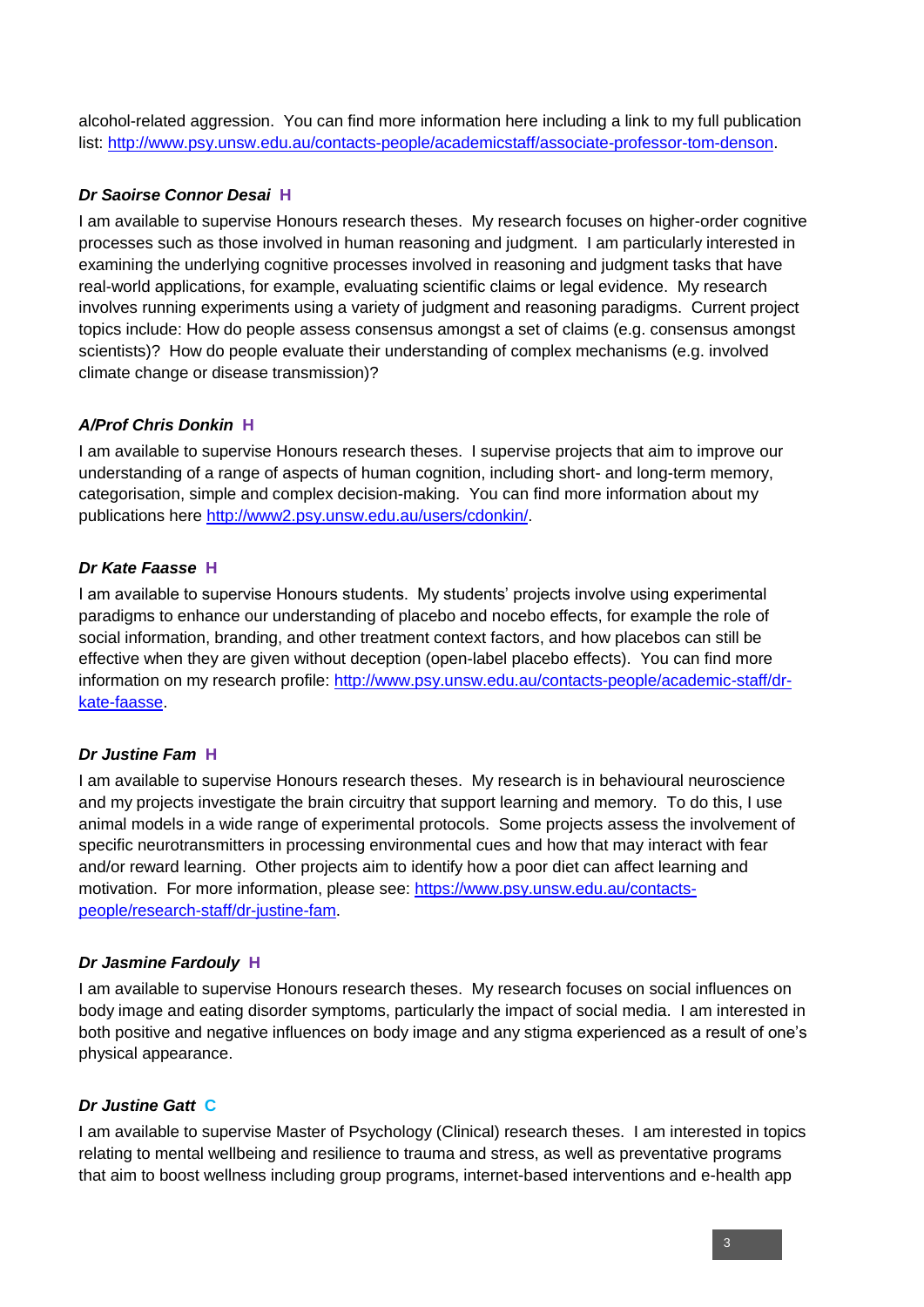tool development and testing. Our team has developed a wellbeing questionnaire called the COMPAS-W Wellbeing Scale (Gatt et al., 2014) which is central to a lot of our work. We use various methodologies in our research program including self-report, neurocognitive testing, EEG, MRI and fMRI brain scanning, as well as various intervention modalities (e.g., apps, online interventions, group programs). More information on our team can be found here: https://www.neura.edu.au/staff/drjustine-m-gatt/.

# *Dr Erin Goddard* **H**, **C**, **F**

I am available to supervise Honours and Master of Psychology research theses. My research aims to understand the workings of human visual system and its interaction with related brain systems (e.g., the influences of task, attention, memory on visual processes). I use behavioural methods (psychophysics) as well as neuroimaging (fMRI and MEG). You can find further information on my work here: [https://scholar.google.com.au/citations?user=-ReGIFQAAAAJ&hl=en&oi=ao.](https://scholar.google.com.au/citations?user=-ReGIFQAAAAJ&hl=en&oi=ao)

#### *A/Prof Bronwyn Graham* **H**, **C**

I am available to supervise Honours and Master of Psychology (Clinical) research theses. My research investigates the interaction between biological and psychological processes that contribute to the development, maintenance, and treatment of anxiety disorders. Given that anxiety disorders are twice as prevalent in women compared to men, a key focus of my research is on the impact of uniquely female variables, like fluctuating sex hormones, hormonal contraceptive use, pregnancy, and motherhood, on anxious symptoms. Projects in my lab are conducted using animal models (e.g., fear extinction and pharmacological manipulations), as well as healthy and clinically anxious human samples. Please see my research profile for more information:

[https://scholar.google.com.au/citations?user=ny1W\\_AUAAAAJ&hl=en&oi=sra.](https://scholar.google.com.au/citations?user=ny1W_AUAAAAJ&hl=en&oi=sra)

# *Prof Jessica Grisham* **H**, **C**

I am available to supervise Honours and Master of Psychology (Clinical) research theses. My students' projects primarily examine psychological factors that contribute to the etiology and maintenance of anxiety and obsessive-compulsive spectrum disorders, with a particular focus on hoarding disorder and obsessive compulsive disorder (OCD). Studies in my lab are conducted with clinical samples, non-selected samples, and undergraduate at-risk samples. Please see my research profile for more information: [https://www.psy.unsw.edu.au/contacts-people/academic-staff/professor](https://www.psy.unsw.edu.au/contacts-people/academic-staff/professor-jessica-grisham)[jessica-grisham.](https://www.psy.unsw.edu.au/contacts-people/academic-staff/professor-jessica-grisham)

# *A/Prof Sylvia Gustin* **C**

I am available to supervise Master of Psychology (Clinical) students. My student's projects involve using brain imaging techniques and psychological assessment to investigate the central and psychological circuits underlying chronic pain in humans. In particular, projects will be aimed to define affective, cognitive and social factors underlying the experience of chronic pain. The projects will include people who suffer from chronic low back pain, chronic orofacial pain and neuropathic pain after spinal cord injury. You can find more information about my laboratory here: [http://www.gustinpil.com.](http://www.gustinpil.com./)

#### *Postdoctoral Research Fellow Cindy Harmon-Jones* **H**, **F**

I am available to supervise Honours and Master of Psychology (Forensic) students. My students' projects examine ideas related to emotion and motivation. Specific topics include cognitive dissonance, positive consequences of physical pain, symbolic self-completion, emotion regulation,

4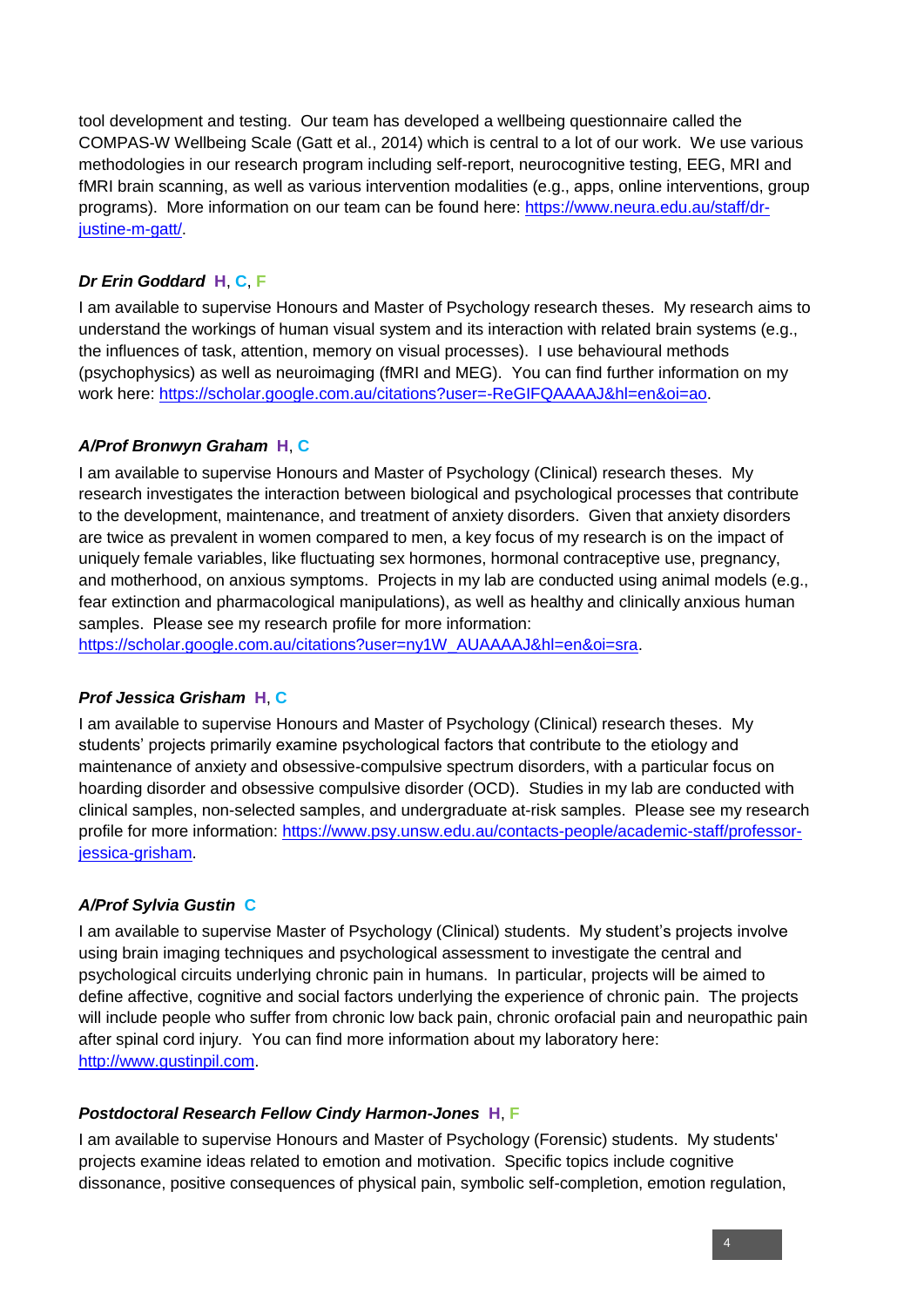and the examination of discrete emotions including anger, determination, and sadness. For more information, please see my Google Scholar profile: [https://scholar.google.com.au/citations?user=s7kkfRkAAAAJ.](https://scholar.google.com.au/citations?user=s7kkfRkAAAAJ)

# *Prof Eddie Harmon-Jones* **H**, **C**, **F**

I am available to supervise Honours and Master of Psychology (Clinical or Forensic) students. Research in my lab focuses on emotion and motivation in humans. More specifically, our research examines how emotion and motivation influence attentive, cognitive, and social processes. We have examined a range of emotive states and traits, including anger, jealousy, desire, sadness, and humility. We also examine conflicts between motivations from the perspective of cognitive dissonance theory. We use multiple measures in our research, including electroencephalography, event-related potentials, electromyography, and transcranial direct current stimulation. More information can be found on the links below: <https://research.unsw.edu.au/people/professor-eddie-harmon-jones>

[https://scholar.google.com.au/citations?user=YTKUOIEAAAAJ&hl=en&oi=ao.](https://scholar.google.com.au/citations?user=YTKUOIEAAAAJ&hl=en&oi=ao)

# *Prof Brett Hayes* **H**, **C**, **F**

I'm a cognitive psychologist interested in the "high level" cognitive processes that make human beings so smart, such as reasoning, judgment and decision-making. Some of my projects examine the fundamental cognitive processes involved in human reasoning and judgment. Others focus on how we can apply basic research on reasoning and judgment to solve real-world problems such as helping people to better understand climate change science and improving judgment in forensic situations. Specific current projects include: How do people make judgments when some of the relevant evidence is missing or censored? How many different types of reasoning systems are there in the brain? How do people reason and make judgments in "echo chambers" where they only hear one side of a debate or one type of evidence? For more information and sample publications see: [https://research.unsw.edu.au/people/professor-brett-hayes.](https://research.unsw.edu.au/people/professor-brett-hayes)

# *Dr. Nathan Holmes* **H**

I am available to supervise research theses for the Honours program. I use animal models to study the behavioural and neurobiological substrates of attention, learning and memory. I am interested in the factors which regulate these processes in a normal brain, cause disturbances to these processes in a diseased brain, and the implications of these disturbances for disorders like post-traumatic stress (PTSD). In one line of inquiry, I study how basic information is processed in the brain, and how motivational states (like fear) change the way that information is processed. In a second line of inquiry, I study how the brain deals with contrasting information, and the role of context in processing this information. You can find more information about my publications

here <http://www.psy.unsw.edu.au/contacts-people/research-staff/dr-nathan-holmes>

# *Prof Richard Kemp* **H**, **F**

I am available to supervise Honours and Master of Psychology (Forensic) students. I am interested in topics relating to face identification and identity verification, eyewitness memory, forensic science evidence, and jury deliberation in complex trials. See my Google Scholar profile for a full list of publications [\(https://scholar.google.com.au/citations?user=gSI3LAgAAAAJ&hl=en\)](https://scholar.google.com.au/citations?user=gSI3LAgAAAAJ&hl=en).

Richard Kemp and Ben Newell would also be interested in jointly supervising a project on rip spotting – *What is the best way to train people to spot rips at the beach?*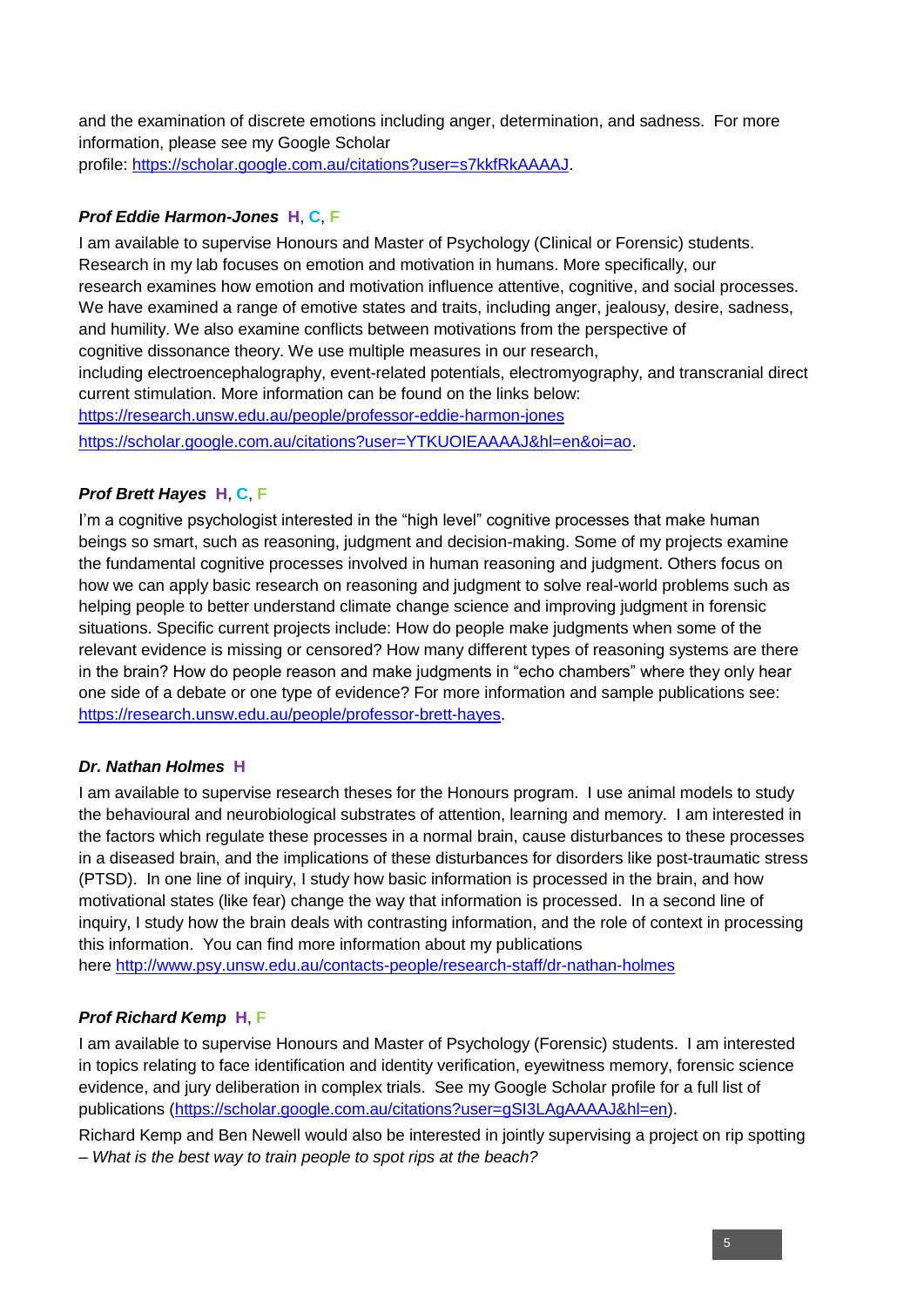Prof Richard Kemp and Dr Annalese Bolton would be interested in supervising Masters theses regarding the misuse of fire by young people (e.g., fire-setting behaviour) and the development and evaluation of intervention programs.

# *Dr Kim Kiely* **H**

I am available to supervise Honours student research theses. My broad interests are in the areas of geropsychology and late life development. A particular focus of my research concerns the determinants, inter-relationships, and impacts of cognitive and sensory ageing. Please see my research profile for more information: [https://research.unsw.edu.au/people/dr-kim-kiely.](https://research.unsw.edu.au/people/dr-kim-kiely)

# *Prof Simon Killcross* **H**, **C**

I am available to supervise Honours and Master of Psychology (Clinical) research theses. Projects my students undertake typically involve investigations of the neurochemical and brain systems underpinning different forms of learning and behaviour (e.g., Pavlovian vs. instrumental actions, goal directed vs. habitual responses); some of this work is basic neuroscience research, and some is directed towards animal models of human mental disorders, including schizophrenia, drug addiction and disordered gambling. More information can be found from my research profile: <https://research.unsw.edu.au/people/professor-simon-killcross> or [https://scholar.google.com.au/citations?user=dWc6OjYAAAAJ&hl=en&oi=ao.](https://scholar.google.com.au/citations?user=dWc6OjYAAAAJ&hl=en&oi=ao)

# *Prof Eva Kimonis* **H**, **C**, **F**

I am available to supervise Honours and Masters (Clinical, Forensic) students interested in child clinical and developmental psychopathology research. Students in my lab typically conduct research on multilevel factors involved in the development of psychopathic traits and antisocial behaviour in childhood, including salivary bioscience and emotional attention; measurement of psychopathic traits and related constructs (e.g., empathy) in childhood; and parenting interventions for improving and preventing disruptive behaviour problems in young children. More information about my program of research is available here: [https://www.psy.unsw.edu.au/contacts](https://www.psy.unsw.edu.au/contacts-people/academic-staff/associate-professor-eva-r-kimonis)[people/academic-staff/associate-professor-eva-r-kimonis](https://www.psy.unsw.edu.au/contacts-people/academic-staff/associate-professor-eva-r-kimonis) and [http://www.conductproblems.com/research/.](http://www.conductproblems.com/research/)

# *Dr Lidija Krebs-Lazendic* **H**

I am available to supervise Honours research. My current student projects aim to investigate the forward testing effect and other aspects of self-regulated inductive learning. Inductive learning (also known as concept learning and discovery learning) is a process where the learner discovers rules by observing examples. It is a key aspect of how humans learn and understand the world and a critical component of formal education. Inductive learning mechanisms are also embedded in machine learning modelling and research. My research interests also include social, emotional and cognitive processes that are involved in learning. I am also open to students' research suggestions within these areas.

# *Dr Vincent Laurent* **H**

I am available to supervise Honours students. My research examines the psychological and brain mechanisms underlying decision-making processes. I am particularly interested in understanding how we use cues in our environment to influence our choices between actions. To achieve this goal, I use animal subjects and various cutting edge techniques to manipulate brain function. You can find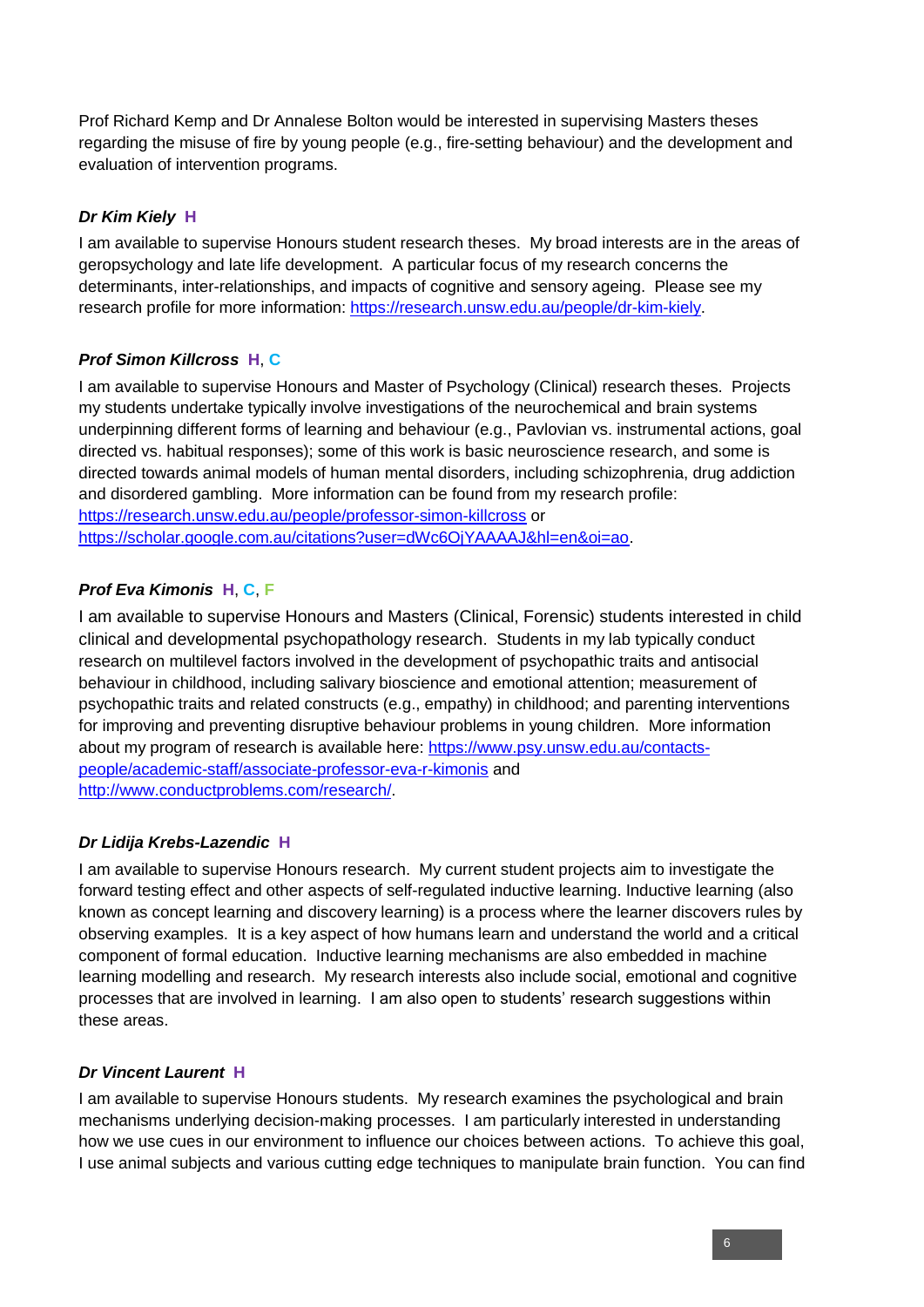more information about my research here: [https://www.psy.unsw.edu.au/contacts-people/academic](https://www.psy.unsw.edu.au/contacts-people/academic-staff/dr-vincent-laurent)[staff/dr-vincent-laurent.](https://www.psy.unsw.edu.au/contacts-people/academic-staff/dr-vincent-laurent)

# *Prof Mike Le Pelley* **H**

I am available to supervise Honours students. I supervise projects looking at the cognitive processes underlying attention and learning, and how these processes may be implicated in addiction and psychotic disorders such as schizophrenia. Projects focus on reward learning, decision-making, and the role of eye-movements in cognition. Please see my research profile for more information: [http://www.psy.unsw.edu.au/contacts-people/academic-staff/associate-professor-mike-le-pelley.](http://www.psy.unsw.edu.au/contacts-people/academic-staff/associate-professor-mike-le-pelley)

# *Dr Jessica Lee* **H**

I am available to supervise Honours research theses. My research investigates the role of higherorder cognitive processes (e.g., rule learning, inductive reasoning, explicit beliefs) in learning and generalisation of simple associations (e.g., tone-shock). I run experiments in causal learning scenarios and in fear conditioning in humans. For more information and publications see: [https://www.psy.unsw.edu.au/contacts-people/research-staff/dr-jessica-lee.](https://www.psy.unsw.edu.au/contacts-people/research-staff/dr-jessica-lee)

# *Prof Peter Lovibond* **H**

I am available to supervise Honours students. My research examines the role of cognitive processes such as expectancy, causal beliefs and reasoning in associative learning in humans. I am also interested in the application of this basic research to psychopathology such as anxiety and addiction. Topics include the role of verbalisable hypotheses in learning, fear conditioning and avoidance, reward cues in goal-seeking behaviour, inductive reasoning in generalisation, and rule learning in inhibition. Please see my research profile for more information: [http://www.psy.unsw.edu.au/contacts-people/academic-staff/professor-peter-lovibond.](http://www.psy.unsw.edu.au/contacts-people/academic-staff/professor-peter-lovibond)

# *Prof Skye McDonald* **H**, **C**

I am available to supervise Honours and Master of Psychology (Clinical) students. My research focuses upon the neuropsychology of social cognition, that is, empathy, theory of mind, emotion and communication. We examine these processes by assessing people with traumatic brain damage, other clinical disorders (such as Autism Spectrum Disorders) or normal young adults using social tasks, questionnaires and psychophysiological measurement. Please see my research profile for more information: [http://www2.psy.unsw.edu.au/Users/Smcdonald/.](http://www2.psy.unsw.edu.au/Users/Smcdonald/)

# *Prof Gavan McNally* **H**

I am available to supervise Honours students. Research in my group is concerned with the fundamental psychological and brain mechanisms for learning and motivation, and how these apply to clinical conditions such as addictions, anxiety disorders, and mood disorders. We are interested in identifying these mechanisms, at the cellular, circuit, and systems level. We are also interested in translating this fundamental information into next-generation treatments of psychological conditions. You can find more information about my research interests and publications here [http://www.psy.unsw.edu.au/contacts-people/academic-staff/professor-gavan-p-mcnally.](http://www.psy.unsw.edu.au/contacts-people/academic-staff/professor-gavan-p-mcnally)

# *A/Prof Kristy Martire* **H**, **F**

I am available to supervise Honours and Master of Psychology (Forensic) research theses. I supervise projects that aim to improve our understanding of the development of expertise; processes

7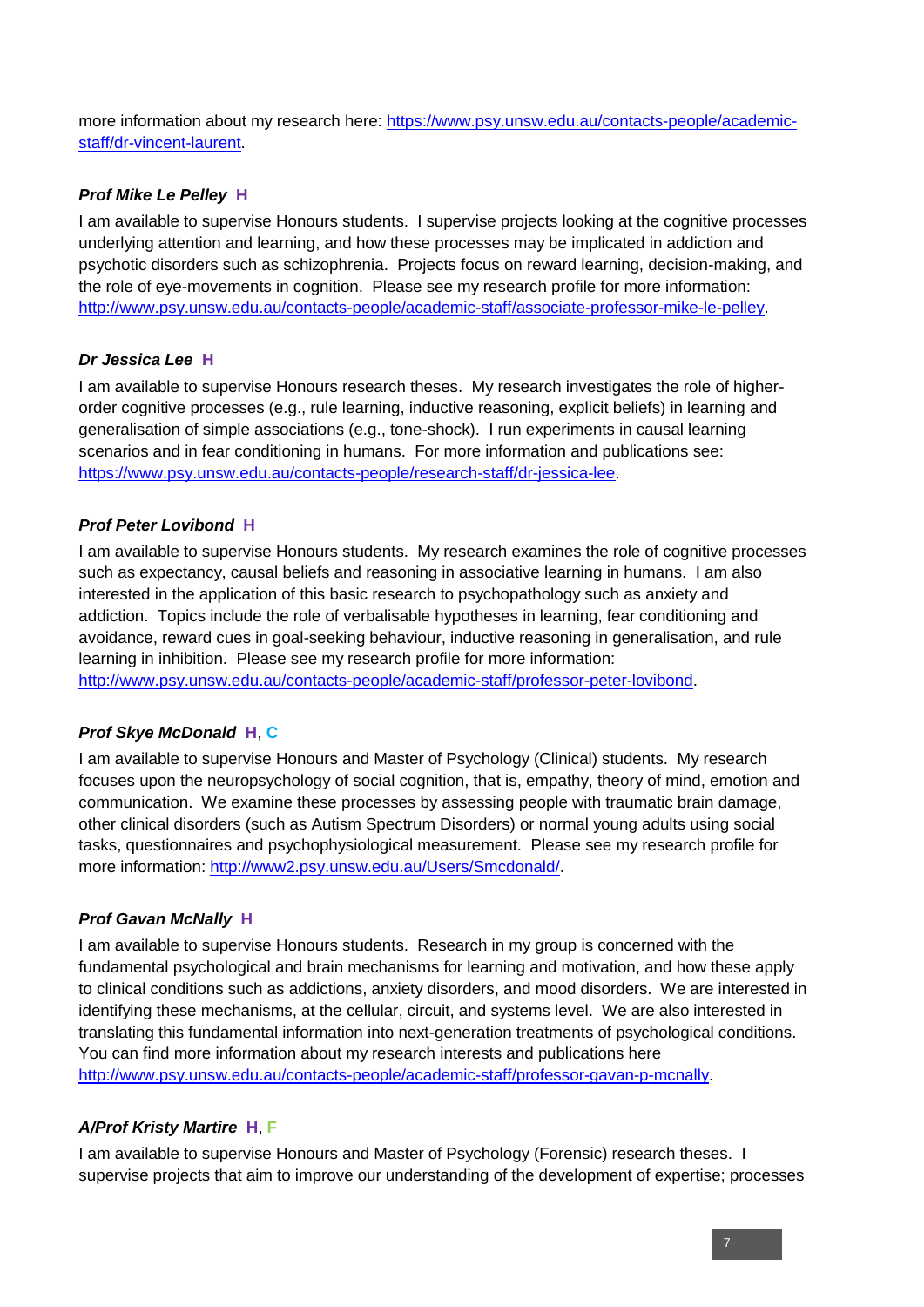of evidence evaluation in criminal trials; and communication between experts and lay decisionmakers in forensic settings. You can find more information about my publications here [https://research.unsw.edu.au/people/associate-professor-kristy-martire/publications.](https://research.unsw.edu.au/people/associate-professor-kristy-martire/publications)

# *A/Prof Steven Most* **H**, **C**, **F**

I am available to supervise Honours and Master of Psychology (Clinical) research theses, and am open to supervising Master of Psychology (Forensic) students. My students' projects sit at the intersection of cognitive, clinical, and social psychology, including (but not limited to) research on attention-emotion interactions, emotion regulation, and the cognitive psychology of how we treat others. Most research in the lab can be described as "motivated attention and perception": how do attention, emotion, and cognitive control shape what we see and remember? You can get to know me on Twitter (which I use for science outreach and communication: @SBMost) and find more about my lab's research at:<http://www.psy.unsw.edu.au/contacts-people/academic-staff/dr-steven-most> or at my lab webpage [\(https://motivatedattentionlab.wordpress.com/\)](https://motivatedattentionlab.wordpress.com/).

# *A/Prof Jill Newby* **C**

I am available to supervise Master of Clinical Psychology research theses. My clinical research focuses on developing, evaluating and disseminating technology-based psychological interventions for depression and anxiety. My research also explores cognition and behaviour in health anxiety/illness anxiety disorder. For more info, see: [https://www.psy.unsw.edu.au/contacts](https://www.psy.unsw.edu.au/contacts-people/academic-staff/associate-professor-jill-newby)[people/academic-staff/associate-professor-jill-newby.](https://www.psy.unsw.edu.au/contacts-people/academic-staff/associate-professor-jill-newby)

# *Prof Ben Newell* **H**, **F**

I am available to supervise Honours and Master of Psychology (Forensic) research theses. My research focusses on the cognitive processes underlying judgment, choice and decision making and the application of this knowledge to environmental, financial, medical, and forensic contexts. Current projects include understanding the psychology of 'not wanting to know', the role of experience in risky-decision making, the cost of thinking, and applications of behavioural economics to policy development. In conjunction with Dr Annalese Bolton I am also interested in supervising Masters (Forensic) theses that use principles derived from cognitive psychology to improve the training of mandatory reporters in child protection contexts. You can find more information about my publications here: [http://www2.psy.unsw.edu.au/Users/BNewell/index.html.](http://www2.psy.unsw.edu.au/Users/BNewell/index.html)

# *Prof Angela Nickerson* **H**, **C**

I am available to supervise Honours and Master of Psychology (Clinical) research theses. My research investigates psychological mechanisms underlying refugee mental health. Typically, Honours and Masters projects are undertaken with undergraduate student samples, simulating exposure to adversity in the lab and investigating factors that influence human responses to these events. For more information, please see my research profile:

[https://www.psy.unsw.edu.au/contacts-people/academic-staff/professor-angela-nickerson.](https://www.psy.unsw.edu.au/contacts-people/academic-staff/professor-angela-nickerson)

# *Dr Zhi Yi Ong* **H**

I am available to supervise Honours students. Student research projects will explore the neural mechanisms underlying the control of different feeding behaviours (e.g., motivation to work for food, alcohol-seeking behaviours/relapse) to better understand how these behaviours can become dysregulated in certain health conditions such as obesity and addiction. Research projects will involve the use of a variety of techniques in rodent models including chemogenetics, behaviour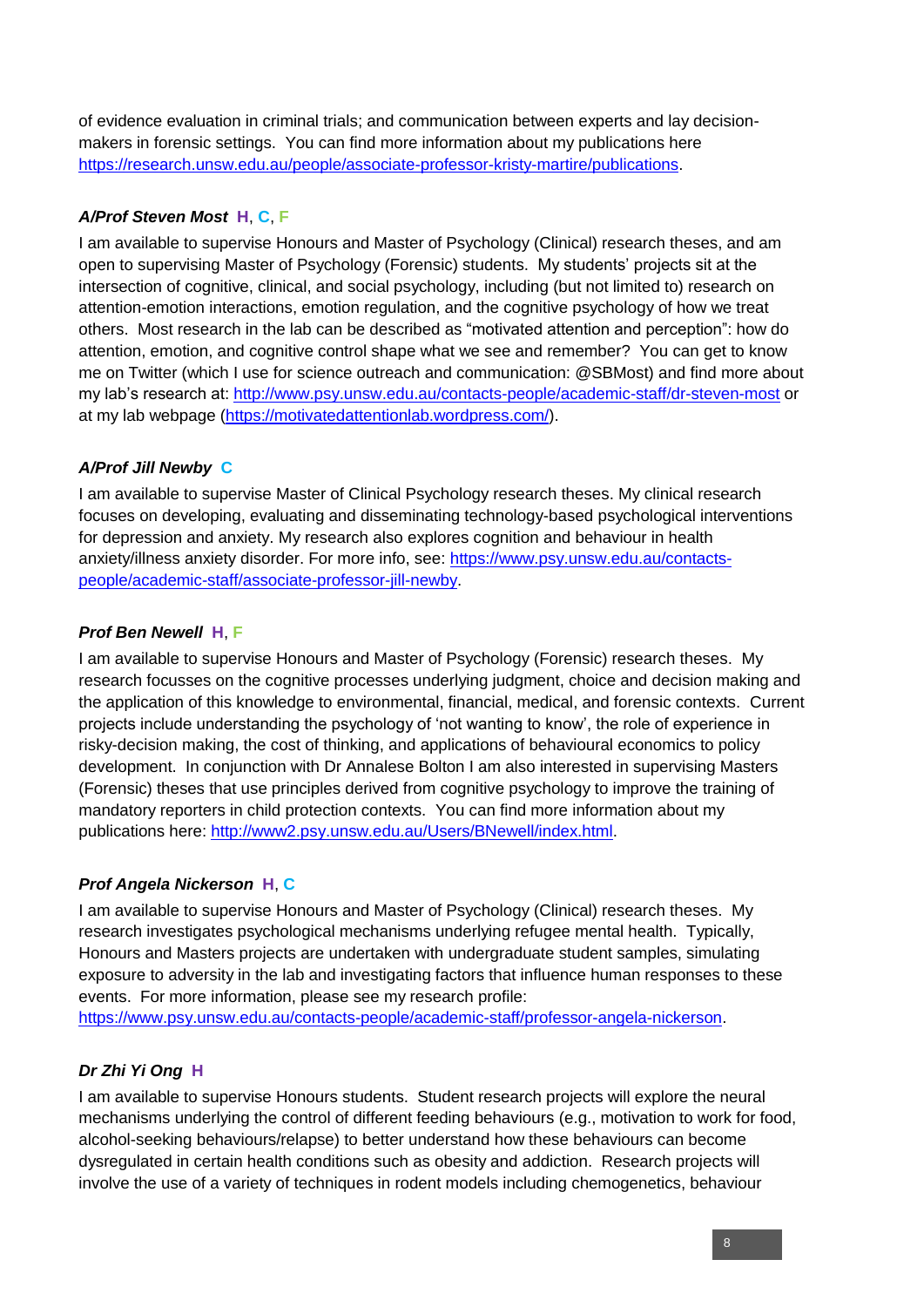pharmacology, histology and microscopy. Please refer to my research profile for more information: [http://www.psy.unsw.edu.au/contacts-people/research-staff/dr-zhi-yi-ong.](http://www.psy.unsw.edu.au/contacts-people/research-staff/dr-zhi-yi-ong)

# *Dr Colin Palmer* **H**

I am available to supervise Honours students. My research aims to understand the role of the visual system in producing our social experience. The project will use psychophysics together with 3D graphics to investigate the visual mechanisms that underlie our perception of other people, such as eye gaze cues and interactive behaviour. For more information, see my research profile: [https://www.psy.unsw.edu.au/contacts-people/research-staff/dr-colin-palmer.](https://www.psy.unsw.edu.au/contacts-people/research-staff/dr-colin-palmer)

# *Prof Joel Pearson* **H**

I am available to supervise Honours students. I supervise projects on many topics including the scientific study of intuition, the human imagination or lack of it (Aphantasia: blind in the mind) and Hyperphantasia, the role extreme imagery plays in everyday life, what is creativity and why are some more creative that others? Please see my research profile for more information: [https://www.futuremindslab.com/science.](https://www.futuremindslab.com/science)

# *A/Prof Ruth Peters* **H**

I am available to supervise Honours students. My research focuses on the prevention of cognitive decline and dementia. I have a particular interest in the relationship between raised blood pressure, frailty and cognition and have recently started working with the community looking at the role of intergenerational programmes to benefit cognitive function in both older adults and children. Please find more details at: [https://research.unsw.edu.au/people/dr-ruth-peters.](https://research.unsw.edu.au/people/dr-ruth-peters)

# *Dr Asheeta Prasad* **H**, **C**, **F**

I am available to supervise Honours and Master of Psychology students. I have previously successfully supervised Clinical Masters students. I have three research projects ideal for clinical studies. 1) Examines post mortem human brain tissue from Alcohol disorder patients to for improved understanding of the neuropsychological and neurobiological basis of addiction. 2) Applies a combination of behavioral, pharmacological and molecular biology tools to identify the neural circuitry underlying drug addiction. 3) Examines endocannabinoids for the treatment of Parkinson's disease. For more info: [http://www.psy.unsw.edu.au/contacts-people/research-staff/dr-asheeta-prasad.](http://www.psy.unsw.edu.au/contacts-people/research-staff/dr-asheeta-prasad)

# *Prof Rick Richardson* **H**, **C**

I am available to supervise Honours and Master of Psychology (Clinical) students. We use animal models to study fear/anxiety, especially from a developmental perspective. We also explore potential pharmacological adjuncts to enhance the loss of fear. Finally, we also investigate the adverse effects of early-life adversity and possible treatments to ameliorate those effects. More details about our work can be found either here

<https://scholar.google.com.au/citations?user=zSifUDMAAAAJ&hl=en&oi=ao> or here <http://richardsonlab.psy.unsw.edu.au/>.

# *A/Prof Jenny Richmond* **H**

I am available to supervise Honours research theses. I supervise projects that aim to improve our understanding of how learning, memory, and emotion understanding develop in infants and young

9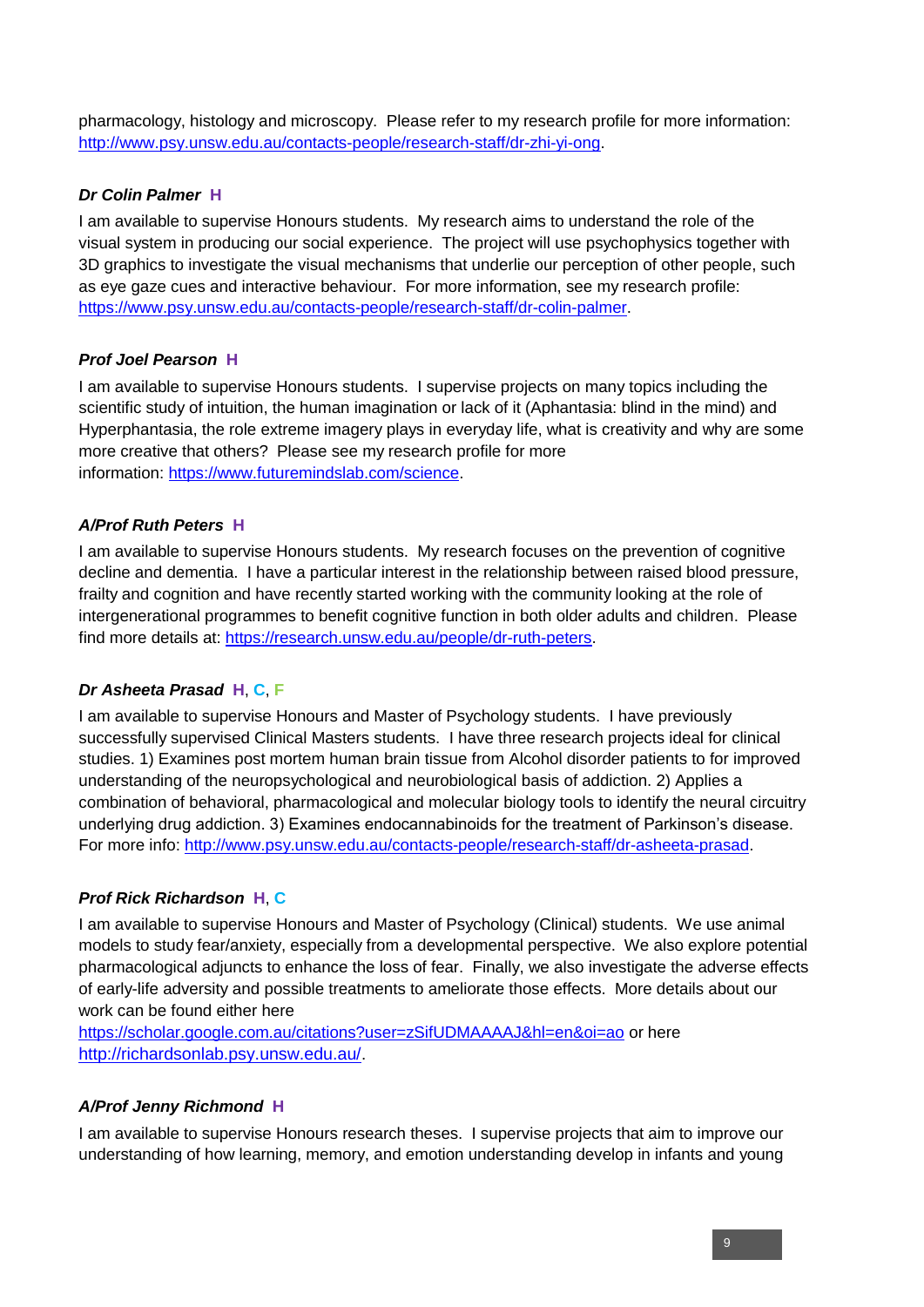children. Studies in my lab involve behavioural, eye-tracking, and psychophysiology (EMG) methods. [http://www.psy.unsw.edu.au/contacts-people/academic-staff/dr-jenny-richmond.](http://www.psy.unsw.edu.au/contacts-people/academic-staff/dr-jenny-richmond)

# *Dr Susanne Schweizer* **H**, **C**

I am available to supervise Honours and Master of Psychology (Clinical) students. My current student projects focus on emotion regulation in mental health across the lifespan. Projects explore questions such as the possibility of improving emotion regulation to prevent common mental health problems (e.g., depression) using cognitive training. Other projects explore the neurocognitive building blocks of developing emotion regulation and the role of emotion regulation in social processes (e.g., social decision making) in individuals at-risk for depression. You can find out more about my work here: [http://www.psy.unsw.edu.au/contacts-people/academic-staff/dr-susanne](http://www.psy.unsw.edu.au/contacts-people/academic-staff/dr-susanne-schweizer)[schweizer.](http://www.psy.unsw.edu.au/contacts-people/academic-staff/dr-susanne-schweizer)

# *Prof Branka Spehar* **H**, **C**, **F**

I am interested in a broad range of topics in perception and visual cognition including perceptual foundations of aesthetic preferences, individual differences in perception (including in autism and schizophrenia) and visual attention. I am also open to suggestions from students regarding different ideas and projects within these domains. For more information see [https://research.unsw.edu.au/people/professor-branka-spehar.](https://research.unsw.edu.au/people/professor-branka-spehar)

# *Dr Karly Turner* **H**

I am available to supervise Honours students. My research uses rodent models to investigate the neural circuits underlying attention, learning and decision-making. We use sophisticated behavioural paradigms to dissect the psychological mechanisms underlying complex behaviour, in combination with various tools to manipulate brain circuits. I am particularly interested in translational preclinical mental health research to bridge the bench to bedside gap, with my current work focused on understanding inappropriate responding in disorders such as obsessive-compulsive disorder (OCD). [https://www.psy.unsw.edu.au/contacts-people/research-staff/dr-karly-turner-.](https://www.psy.unsw.edu.au/contacts-people/research-staff/dr-karly-turner-)

# *Prof Lenny Vartanian* **H**, **C**

I am available to supervise Honours and Master of Psychology (Clinical) students. My research focuses on the psychology of eating and weight, and specific areas of focus include body image, selfregulation, social influences, and weight bias and discrimination. Please see my research profile for more information: [http://www.psy.unsw.edu.au/contacts-people/academic-staff/professor-lenny-r](http://www.psy.unsw.edu.au/contacts-people/academic-staff/professor-lenny-r-vartanian)[vartanian.](http://www.psy.unsw.edu.au/contacts-people/academic-staff/professor-lenny-r-vartanian)

# *Postdoctoral researcher Poppy Watson* **H**, **C**

I am available to supervise Honours and Master of Psychology (Clinical) students. My work examines how cues that signal reward (such as the golden M of McDonalds or a beer logo on a sign) can come to bias our attention and the choices we make. I am interested in the conflict between goal-directed intentions and more automatic responding and how this conflict influences real-world behaviour, for example, in the development and maintenance of addiction or simply when choosing what food to eat. [https://research.unsw.edu.au/people/dr-poppy-watson.](https://research.unsw.edu.au/people/dr-poppy-watson)